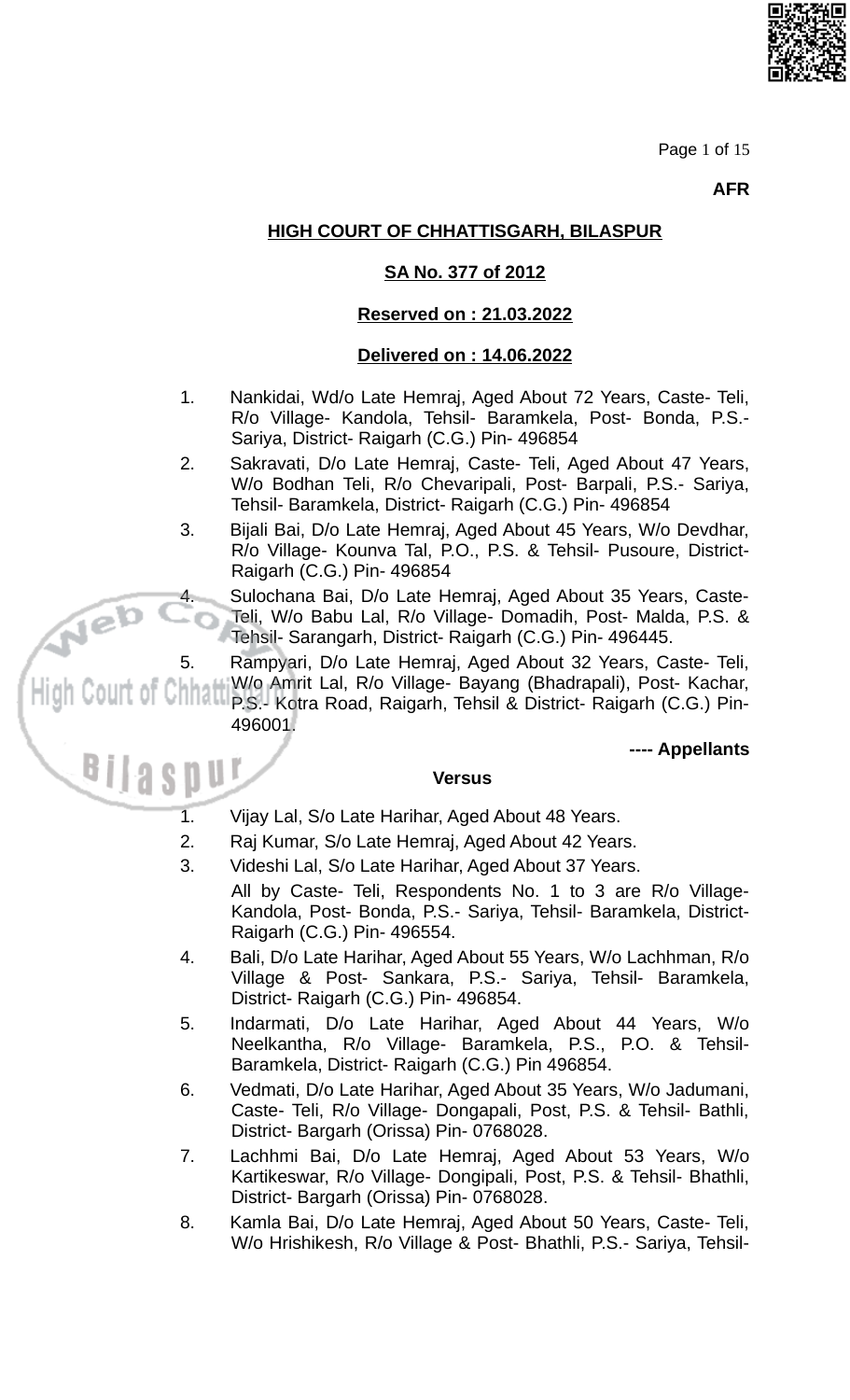

Page 2 of 15

Baramkela, District- Raigarh (C.G.) Pin- 496854.

9. State of Chhattisgarh, Through: Collector Raigarh, P.S. & District- Raigarh (C.G.) Pin- 496001.

---- Respondents

| For Appellants             | Mr. S.N. Nande, Advocate.     |
|----------------------------|-------------------------------|
| For Respondents No. 1 to 8 | Mr. H.S. Patel, Advocate.     |
| For State/Respondent No. 9 | Mr. Ravi Pal Maheshwari, P.L. |

# Hon'ble Shri Justice Narendra Kumar Vyas

#### **C.A.V. JUDGMENT**

 $1<sub>1</sub>$ This second appeal has been filed by the appellants/plaintiffs under Section 100 of the C.P.C. against judgment and decree dated 14.08.2012 passed by Additional District Judge, Sarangarh, District- Raigarh (C.G.) in Civil Appeal No. 04A/2011 (Vijay Lal & others Vs. Nanki Dai & others) whereby the

judgment and decree dated 30.03.2011 passed by Civil Judge Class-I, Sarangarh, District- Raigarh (C.G.) in Civil Suit No.

52A/2011 for declaration of title and possession of the suit property mentioned in Schedule- C & D of the plaint, has been set aside.

- $2.$ For the sake of convenience, the parties shall be referred to in terms of their status in Civil Suit No. 52A/2011 which was filed for declaration of title and possession of the suit property.
- $3<sub>1</sub>$ The instant Second Appeal is admitted for hearing by this Court vide its order dated 08.11.2012 on the following substantial question of law:-

"Whether the lower appellate Court was justified in allowing the appeal and dismissing the suit filed by the appellant instead of remanding the same in absence of any valid written statement/ pleadings on behalf of the then defendant Harihar?"

4. The brief facts, as reflected from the plaint averment, are that the plaintiff has filed Civil Suit No. 16A/2007 before Civil Judge Class-II, Sarangarh, District- Raigarh (C.G.) for declaration of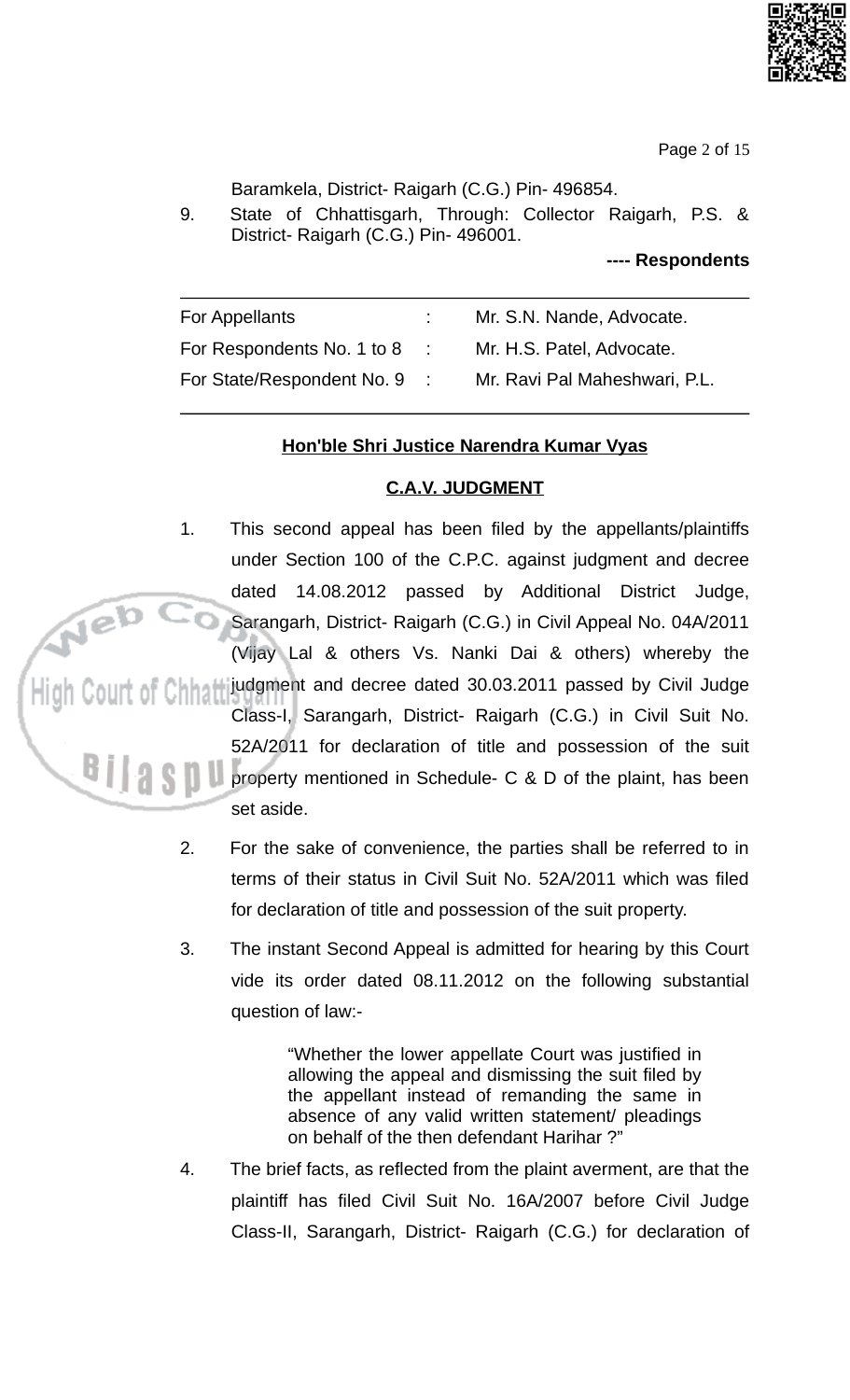

Page 3 of 15

title and possession mainly contending that the property mentioned in Schedule-A of the plaint situated at Village-Kandola, Patwari Halka No. 35, Revenue Circle- Sariya, Tahsil-Sarangarh, District- Raigarh (C.G.) is recorded in the name of ancestor of plaintiffs and defendants namely Anandram. The property mentioned in Schedule-B of the plaint situated at Village- Sukhapali, Patwari Halka No. 30, Revenue Circle-Sariya, Tahsil- Sarangarh, District- Raigarh (C.G.) is agricultural land, which is also recorded in the name of ancestor of the plaintiffs and defendants. The property situated at Village-Bhikhampura, Patwari Halka No. 39, Revenue Circle- Sariya, Tahsil- Sarangarh, District- Raigarh (C.G.) total 14 plots, area admeasuring 4.634 Hectares is also ancestral property recorded in the name of their ancestor, which has already been partitioned between the parties on the basis of oral partition and recorded in the revenue record.

High Court of Cshattilt has been further contended that after death of Anandram, the property mentioned in Schedule-A & B of the plaint has already been partitioned between husband of plaintiff No. 1- Late Hemraj and Harihar prior to 35-40 years in the year 1970. Accordingly, the property mentioned in Schedule-  $C & D$  of the plaint are separate share of Late Harihar and he was in possession of that property and doing agricultural work. Plaintiff No. 1- Nanki Dai's husband-Late Hemraj and Harihar have already orally partitioned the house and movable property situated at Village-Kandola and they are in possession of their separate share of property, as such, there is no dispute with regard to this property. It has been further contended that plaintiff No. 1- Nanki Dai is second wife of Hemraj. His first wife-Sukhelibai expired prior to 50-52 years having two daughters, thereafter, plaintiff No. 1 got marriage as per family customs and from their wedlock, four daughters were born. It has been further contended that on 27.11.2002, since the plaintiffs have no male child, defendant No. 1 with intent to take possession of the agricultural land, has

Neb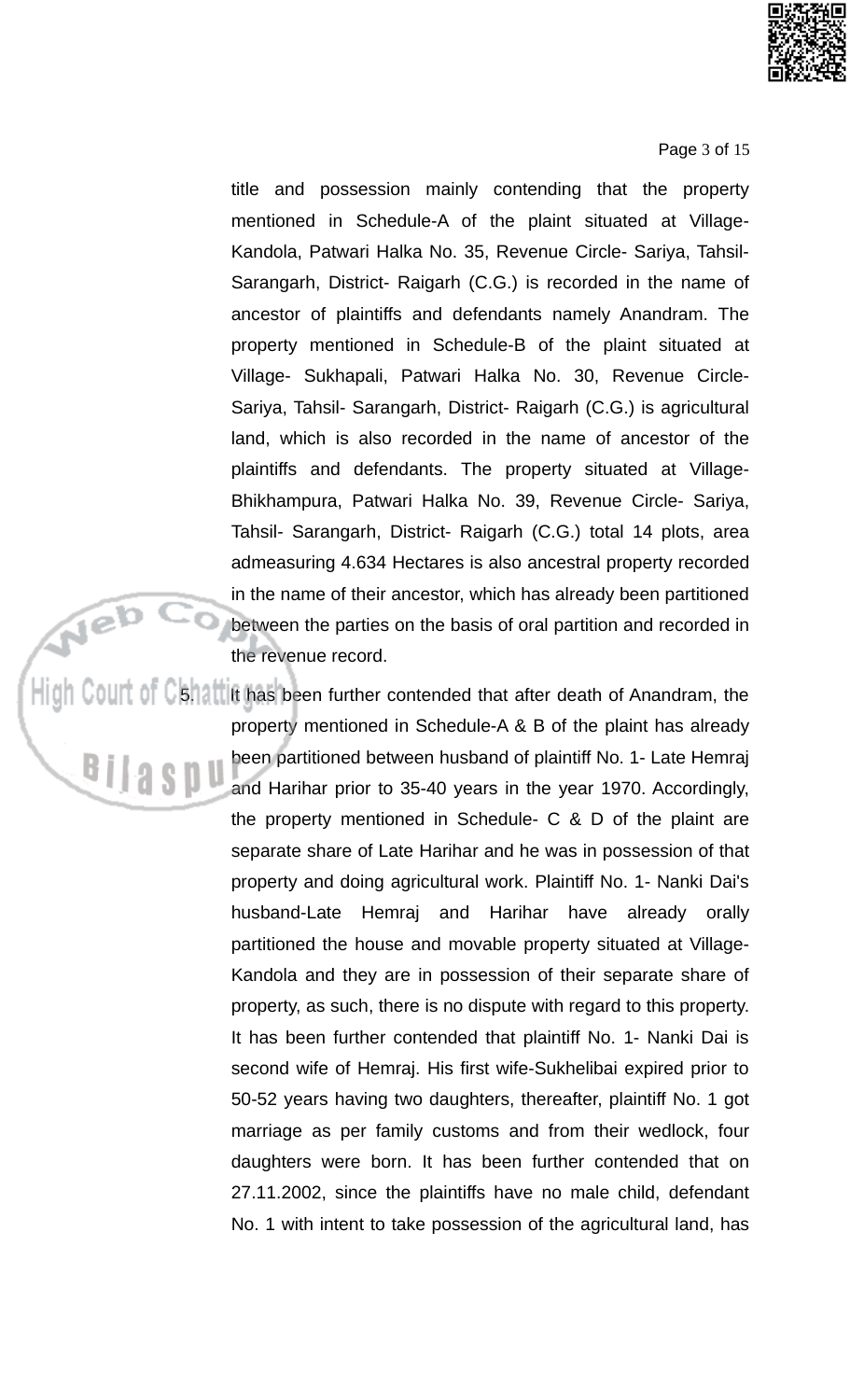

Page 4 of 15

removed crop stand in the land allotted to plaintiff No. 1 through oral partition. Against that, the plaintiff has lodged FIR at Police Station- Sariya and also filed an application before the Sub Divisional Officer, Sarangarh for seizing the crop, in which, possession has been directed in favour of plaintiff No. 1 whereas defendant No. 1 is still continuing the dispute. Considering this aspect of the dispute created by defendant No. 1, plaintiff has filed an application before Naib Tahsildar, Sariya for recording their names in the property situated at Village- Kandola and Sukhpali. Accordingly, vide order dated 30.08.2005, the property of husband of plaintiff No. 1 Hemraj was directed to be partitioned. The plaintiff has filed revision against the order passed by the Naib Tahsildar which was also dismissed, which has necessitated the plaintiff to file the civil suit.

On the above factual matrix, the plaintiffs have prayed for (1) declaration of title for the property mentioned in Schedule- C & D  $\frac{1}{\sin \theta}$  Court of Chham of the plaint on the basis of oral partition between the plaintiffs and defendants No. 2 & 3, (2) order passed by the Naib Tahsildar with regard to the possession of the properties situated at Village- Kandola & Sukhpali be declared as null and void & (3) possession of the suit property may kindly be restored in favour of the plaintiffs.

> 7. The trial Court issued notice to the defendants. Defendant No. 1 has filed his written statement denying the allegations made in the plaint contending that his elder brother Late Hemraj has taken Rs. 50,000/- and other movable property at the time of oral partition, which was in addition to the partition and he has also stated that the order passed by the Naib Tahsildar dated 03.05.2007 is also illegal as it has been passed without giving any opportunity to defendant No. 1. It has also been contended that defendant No. 1 has also preferred an appeal before Sub Divisional Officer, Sarangarh against the order passed by Naib Tahsildar with regard to land situated at Village- Kandola and Sukhapali on 03.05.2007 and would pray for dismissal of the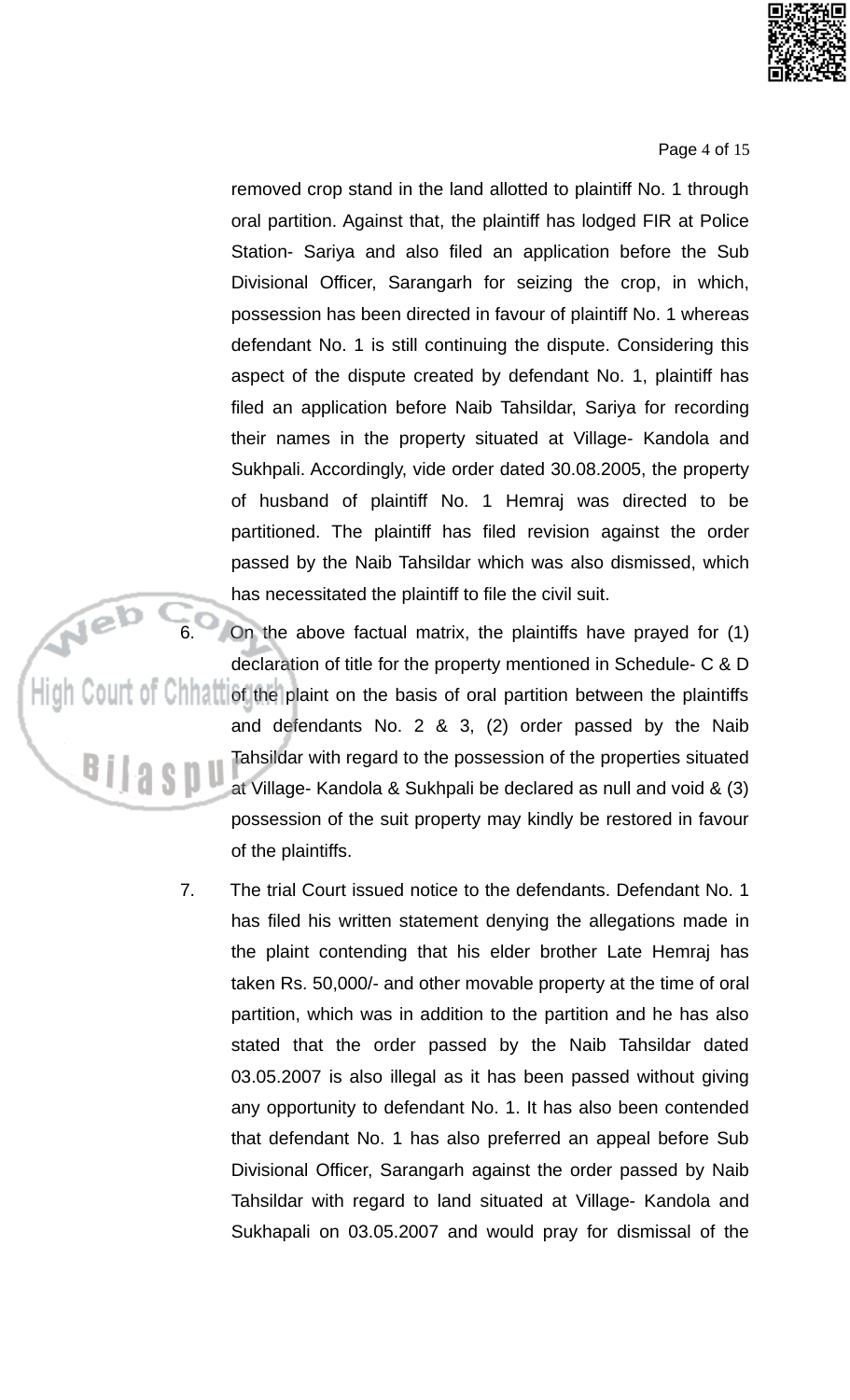

Page 5 of 15

suit.

8. Defendants No. 2 & 3 have also filed their written statements denying the allegations made in the plaint mainly contending that the parties are in possession of their property as per oral partition, accordingly, Naib Tahsildar, Saragarh has directed for partition. The said order has been approved by the Additional Collector, accordingly, the records have been corrected, as such, it is binding upon the parties. It has also been further contended that Surbeli is the first legally wedded wife of Hemraj, as such, defendants No. 2 & 3 be given  $\frac{1}{2}$  share of all the properties of Hemraj, therefore, the plaintiffs are not entitled to get any relief against the defendants No. 2 & 3 and would pray for dismissal of the suit against defendants No. 2 & 3.

Neb C On the pleadings of the parties, learned trial Court framed as many as four issues- (1) Whether the plaintiffs and defendants No. 2 & 3 are title holder and in possession of the property mentioned in Schedule- C & D of the plaint as per earlier oral partition? (2) Whether the order passed by the Naib Tahsildar <sup>Bilasp</sup> with respect to the property mentioned in Schedule-A & B of the plaint, is liable to be declared null and void? (3) Whether the plaintiffs are entitled to get possession from defendants No. 1 & 3? & (4) Relief and cost.

> 10. Learned trial Court vide its judgment and decree dated 30.03.2011 has decreed the suit in favour of the plaintiffs and directed that the plaintiffs and defendants No. 2 & 3 are entitled to get title over the property mentioned in Schedule C & D of the plaint as per oral partition taken place between them. It has also been directed that if the plaintiffs have dispossessed from their share of the suit property mentioned in Schedule- C & D of the plaint, they will be restored back and are entitled to get possession. Against that, defendants No. 1 to 3 have preferred first appeal under Section 96 of the C.P.C. before the learned Additional District Judge, Sarangarh, which has been allowed vide judgment and decree dated 14.08.2012 dismissing the suit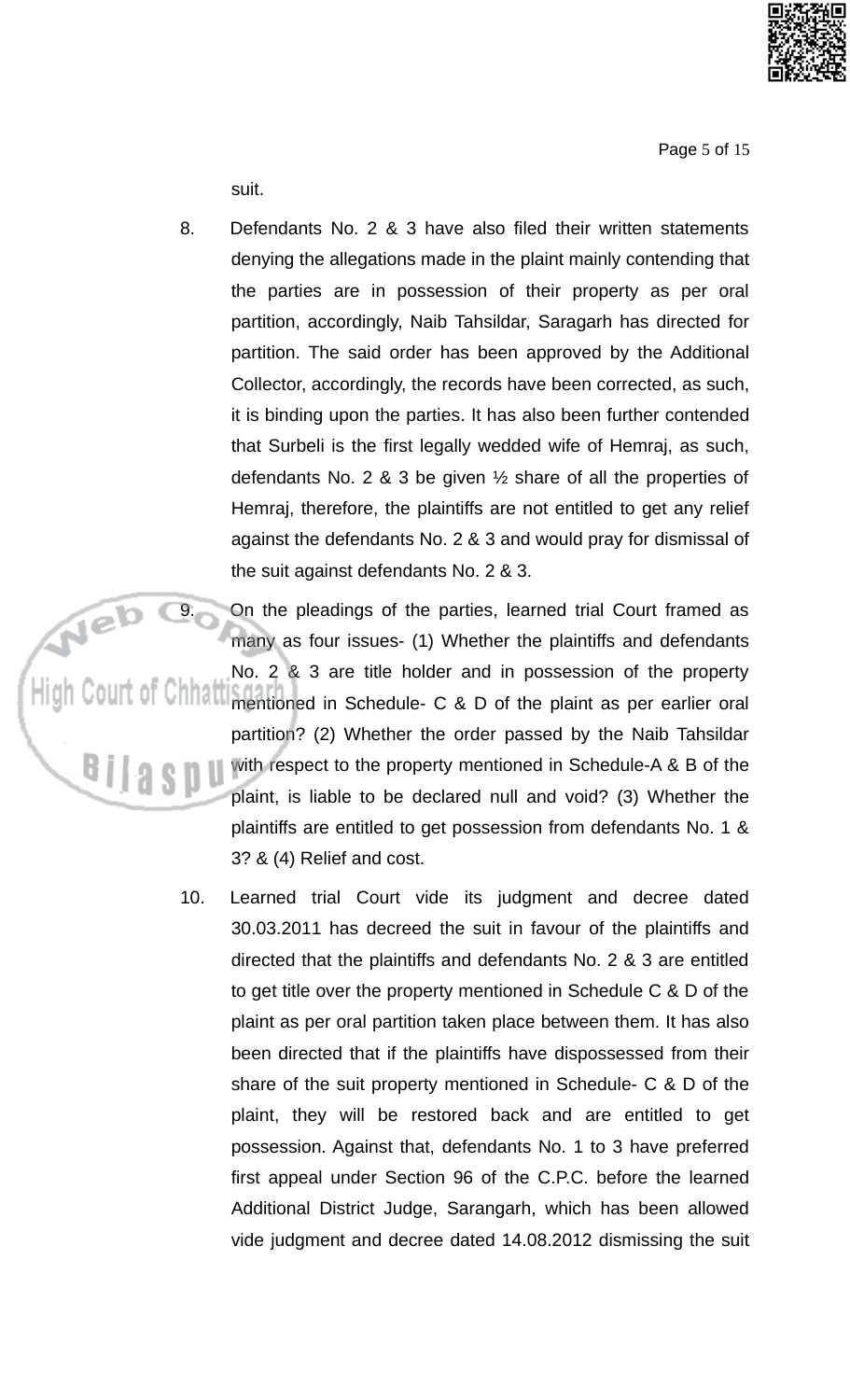

Page 6 of 15

filed by the plaintiffs on the count that Harihar has not filed any written statement nor written statement filed by Vijay Lal can be treated as written statement filed by Harihar. Learned First Appellate Court has also recorded that Harihar expired and Vijay Lal became party on 23.04.2009 being legal representative of deceased Harihar whereas the defendant No. 1 who was already appearing as defendant No. 1, has signed the Vakalatnama on 24.01.2008 at that time, he was not made party to the suit, as such, the written statement filed by him, cannot be said to be legally filed written statement, as such, the objection raised in the written statement is not acceptable, therefore, issue raised by the trial Court is also not correct. Accordingly, the decision taken by the trial Court is also not correct. Thus, the First Appellate Court has set aside the judgment and decree passed in favour of the plaintiffs.

Neb Learned counsel for the appellants/plaintiffs would submit that 11. High Court of Chhain defendant No. 1 namely Harihar having been summoned for appearance before the learned trial Court on 27.10.2007 through duly appointed counsel and in pursuance of the notice issued by <sup>Bilaspu</sup> the trial Court, defendants No. 1 & 3 have entered into appearance on 30.11.2007 and on 24.01.2008, defendant No. 2 has entered appearance. The order-sheet of the trial Court would reflect that power of attorney dated 15.01.2008 executed by defendant No. 1-Harihar in favour of Vijay Lal was filed on 24.01.2008 along with written statement of defendants No. 1 & 3. No one on behalf of defendant No. 4 has appeared, therefore, exparte proceedings were done. The power of attorney provides that Harihar being suffering from paralysis was unable to move from his house and has appointed his son Vijay Lal as power of attorney holder, who was authorized to file written statement and also authorized to execute the compromise in the case. The power of attorney further provides that all the proceedings taken by the power of attorney holder will be deemed to be action taken by him and it will be binding upon him without any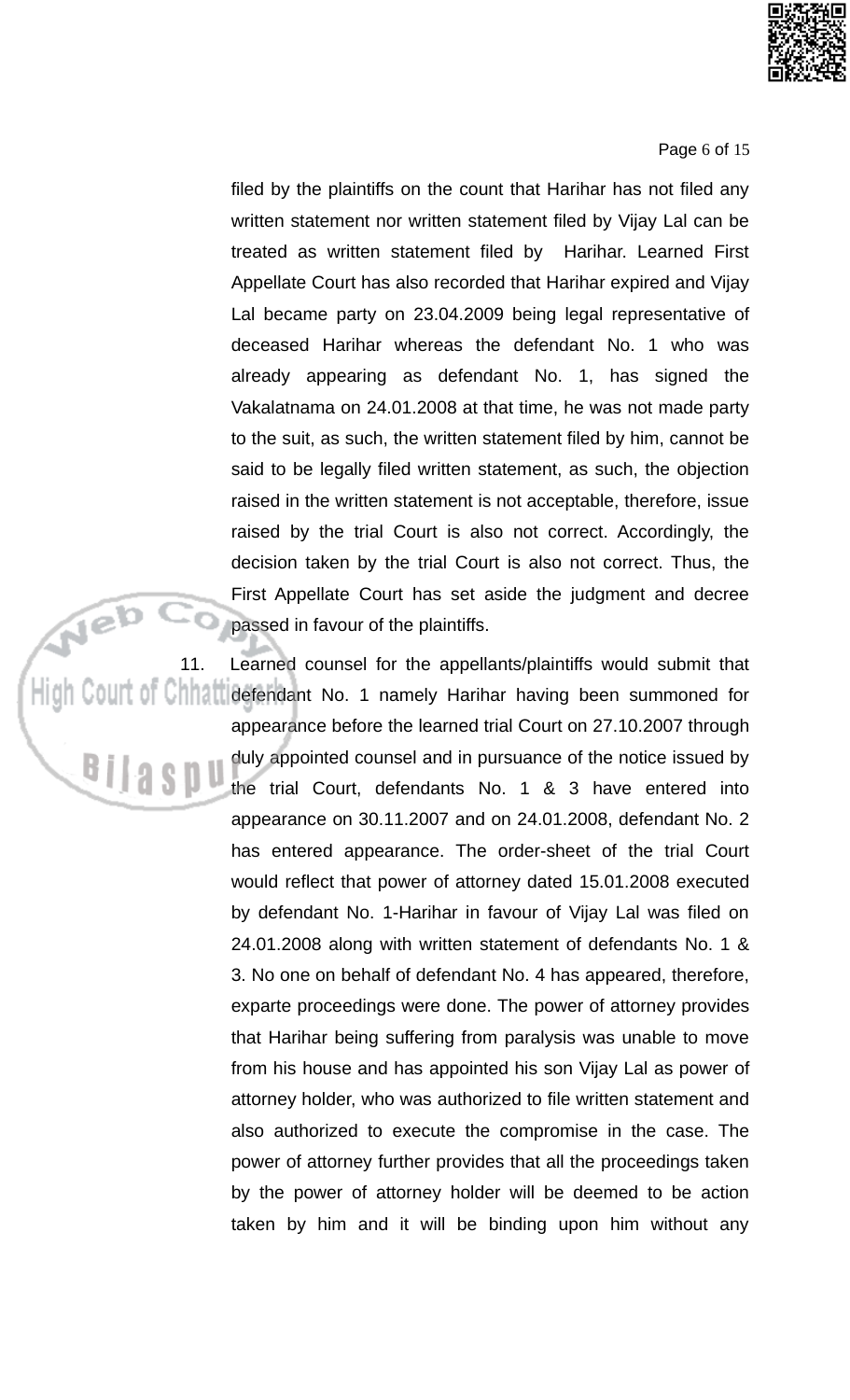

#### Page 7 of 15

reservation. It is also reflected that written statement signed and verified by Vijay Lal has filed written statement on behalf of defendant No. 1 on 24.01.2008 denying the allegations made in the plaint and prayed for dismissal of the suit. The records of the trial Court would further show that on the basis of power of attorney, Vijay Lal has also filed Vakalatnama on 26.03.2008. Defendant No.2-Laxmibai & defendant No. 3-Kamla Bai have filed their written statements separately, which was taken on record. Issues have been framed on 12,02,2008 & 30,03,2011. On 02.03.2009, the plaintiff moved an application under Order 22 Rule 4 of C.P.C. on the count that defendant No. 1 expired and the learned trial Court issued notice to the proposed legal representatives of defendant No. 1. Defendant No. 1b-Vijay Lal, 1(c)-Raj Kumar, 1(d)-Videsh Lal, 1(e)-Vati, 1(f)-Indermati & 1(g)-

L(c)-Raj Kurnar, L(a)-Videsh Lal, 1(e)-Vati, 1(f)-Indermati & 1(g)-<br>Vedmati, were brought on record vide order dated 22.04.2009.<br>The legal representatives have moved an application for<br>High Court of Chhattiamendment in the No. 1 incorporating certain new facts, which was also allowed.

> In the evidence, the witness examined by the defendant Videsh Lal has stated that when the written statement was filed at that time, his father Harihar was alive, but his father Harihar has not signed the written statement as he was suffering from paralysis and elder brother Vijay Lal has signed the written statement. Learned trial Court after appreciating the evidence has decreed the suit in favour of the plaintiffs. Against that, first appeal was filed, wherein one of the grounds has been taken that the written statement was not signed by Harihar, but some other person has signed the written statement and the learned trial Court has taken into consideration the defence taken by the person who was not party to the case. As such, prayed for setting aside the judgment and decree. Learned First Appellate Court has allowed the appeal for the reasons mentioned in previous paragraph of this judgment.

13. I have heard learned counsel for the parties and perused the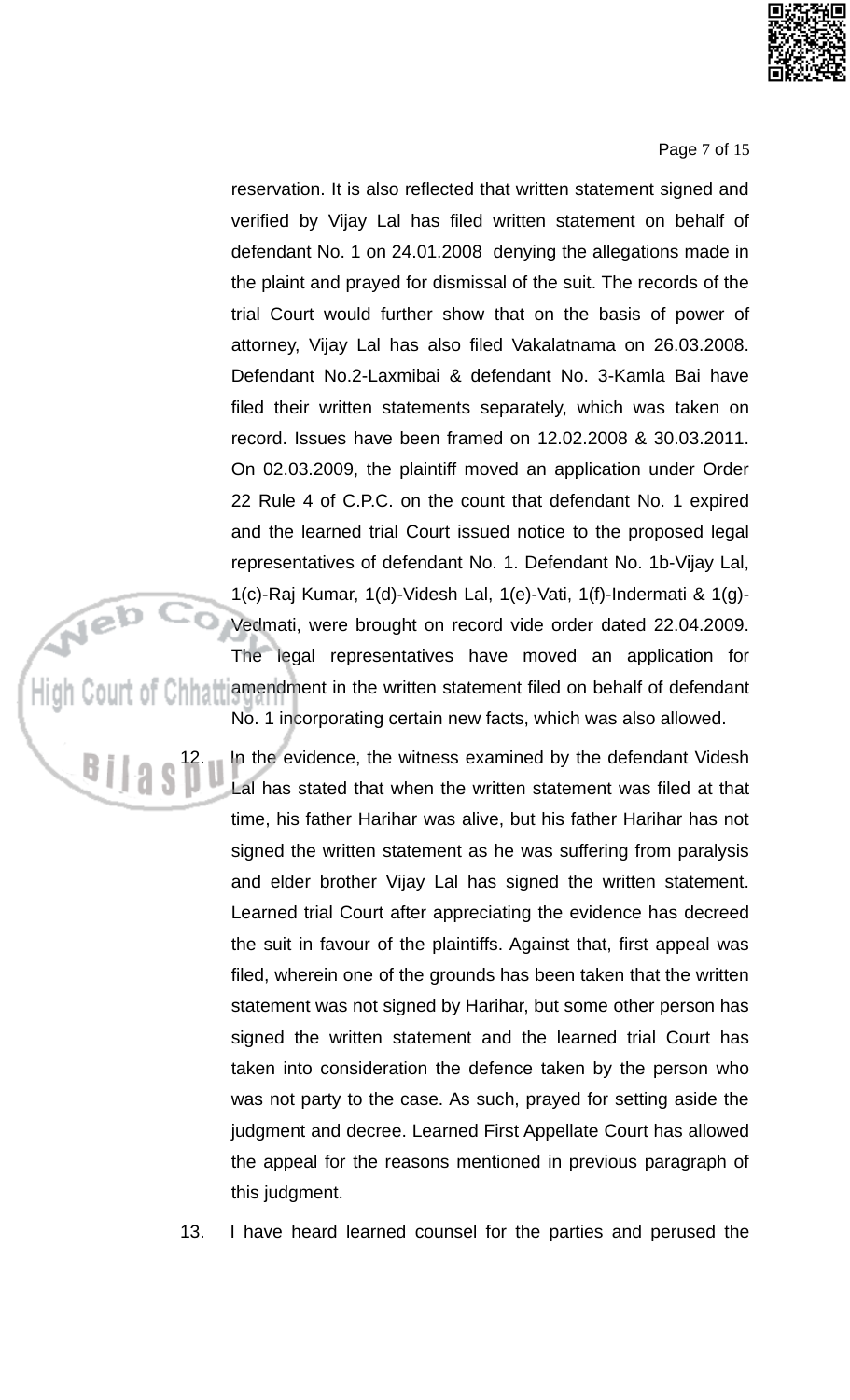

Page 8 of 15

entire record of the trial Court with utmost satisfaction.

From the records, it is quite clear that defendant No. 1 has filed 14. written statement signed by Vijay Lal who was power of attorney holder of Harihar. The execution of power of attorney is governed by Section 2 of the Powers of Attorney Act, 1882 (for short "the Act, 1882) as well as Sections 188 & 226 of the Indian Contract Act, 1872 (for short "the Act, 1872). Section 2 of the Act, 1882, Sections 188 & 226 of the Act, 1872 are necessary for deciding the present appeal, which are extracted below:-

> "Section 2-Execution under power-of-attorney-The donee of a power-of-attorney may, if he thinks fit, execute or do any instrument or thing in and with his own name and signature, and his own seal, where sealing is required, by the authority of the donor of the power; and every instrument and thing so executed and done, shall be as effectual in law as if it had been executed or done by the donee of the power in the name, and with the signature and seal, of the donor thereof.

**hatils garitrinis** section applies to powers-of-attorney created by instruments executed either before or after this Act comes into force.

> Section 188- Extent of agent's authority- An agent having an authority to do an act has authority to do every lawful thing which is necessary in order to do such act.

> An agent having an authority to carry on a business, has authority to do every lawful thing necessary for the purpose, or usually done in the course, of conducting such business

> Section 226. Enforcement and consequences of agent's contracts.- Contracts entered into through an agent, and obligations arising from acts done by an agent, may be enforced in the same manner, and will have the same legal consequences as if the contracts had been entered into the acts done by the principal in person."

15. The provisions of Section 2 of the Act, 1882, has come up for consideration before Hon'ble Division Bench of High Court of Karnataka in Syndicate Bank Vs. Amitha & other<sup>1</sup>, wherein it has been held at paragraph 20 as under:-

AIR 1985 Kar 213: 1985 ILR Kar 1900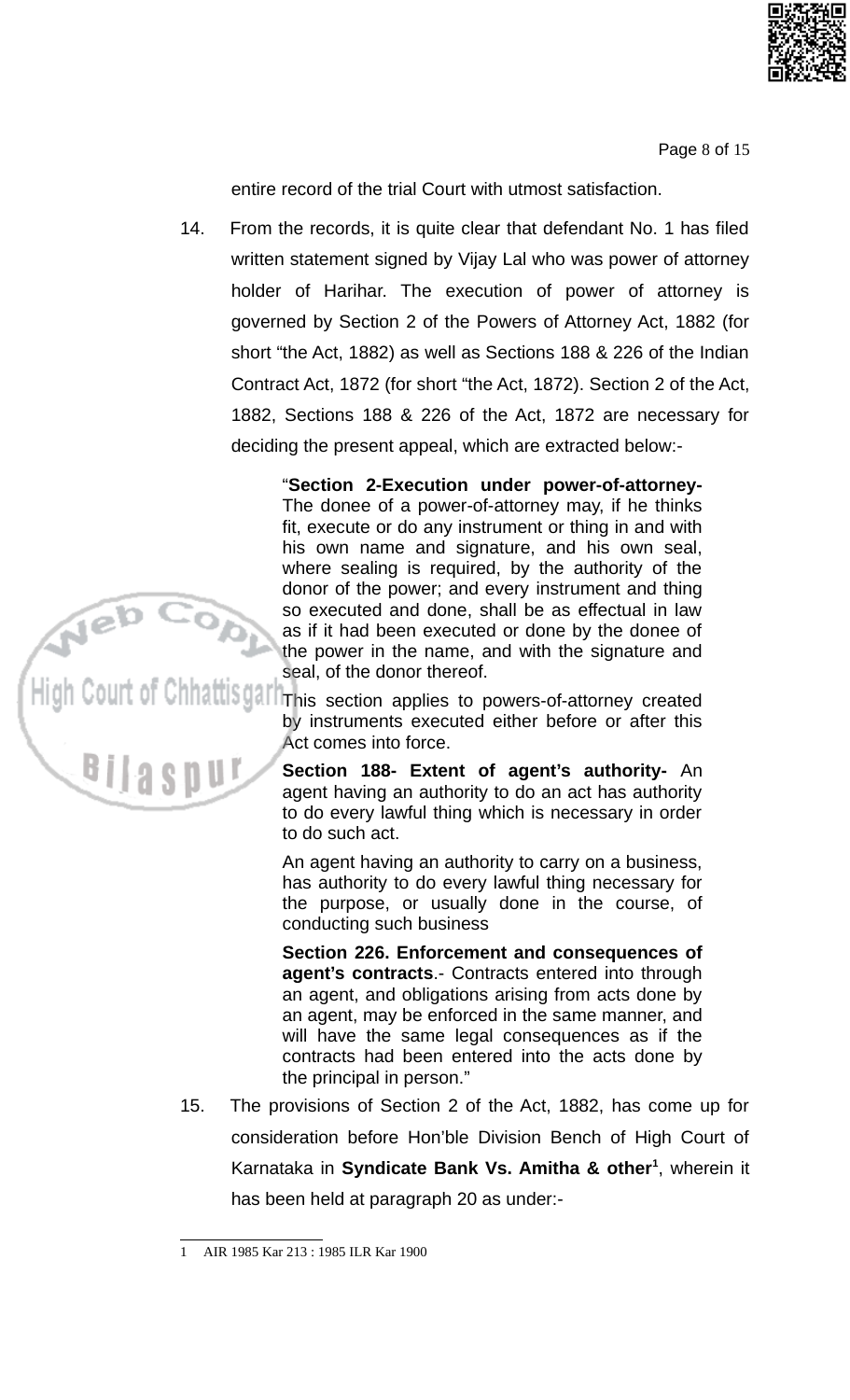

Page 9 of 15

"20. We must not fail to notice that a power of attorney is a document of convenience. It is a document which aids all kinds of transactions to be carried out by the agent in the absence of the principal. S. 226 of the Contract Act and Section 2 of the Powers of Attorney Act make it abundantly clear that the principal is liable for all the actions of his agent. Most people respect the power of attorney acting in good faith and on the plain language of the power conferred. the -lf construction suggested by the learned counsel for defendants 3 to 9 is accepted, then more often than not it would enable the principal to escape his liabilities and obligations for the acts of his agent."

Hon'ble High Court of Karnataka in subsequent judgment in S.V. 16.

#### Revanaradhya Vs. Sri. Jagadish Mallikarjunaiah Chakrabhavi<sup>2</sup>, has held at paragraph 12 & 16 as under:-



"12. Thus, a power of attorney is an authority given by a formal instrument whereby one person, who is called the donor or principal, authorises another person, who is called the donee, attorney, or agent, to act on his behalf. A general power of attorney is one by which authority is given to act for the principal in all matters, or in all matters of a particular nature, or concerning a particular business. A special power of attorney is one by which authority is given to do some particular specified act. The law relating to powers of attorney is a branch of the law of agency. Where the authority of the agent is required to be conferred by a deed, or the circumstances require to appoint an agent formally to act for the principal in one transaction, or a series of transactions, or to manage the affairs of the principal generally, the necessary authority is conferred by an instrument known as power of attorney. It is a document of convenience, which gives a right to the donee to use the name of the principal.

16. Section 188 of the Indian Contract Act provides for the extent of agent's authority. It states that an agent having an authority to do an act, has authority to do every lawful thing, which is necessary in order to do such act. An agent having an authority to carry on a business, has authority to do every lawful thing necessary for the purpose, or usually done in the course, of conducting such business."

ILR 2010 Kar 3774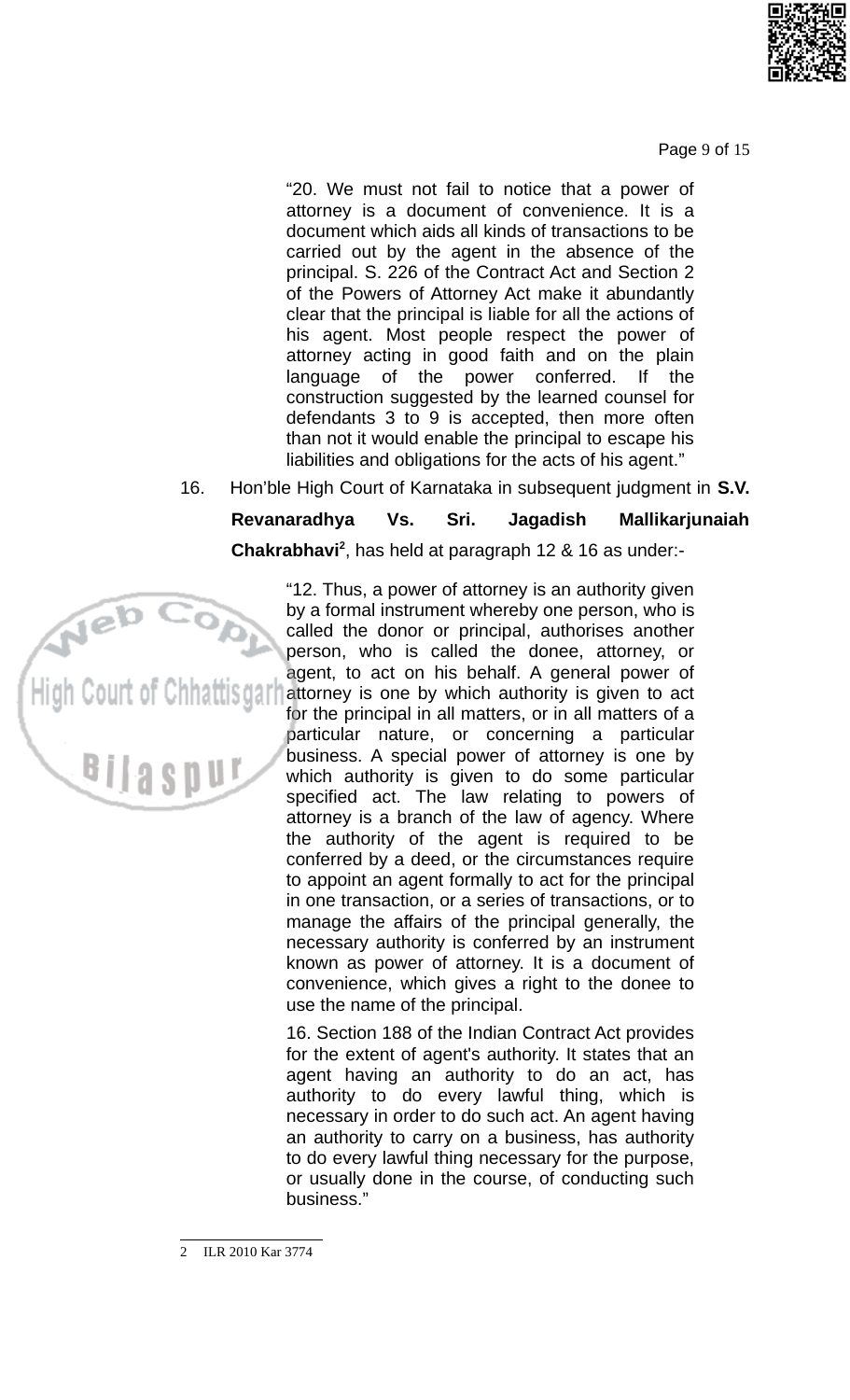

Page 10 of 15

17. From the above stated factual position and considering the law on the subject, it is quite vivid that Vijay Lal has filed written statement being power of attorney holder though not mentioned in the written statement and no one has raised objection about the execution of power of attorney in his favour. Defendant No. 1- Vijay Lal has filed appeal contending that the learned trial Court has taken into consideration the written statement which was not signed by the competent person whereas he himself being the power of attorney holder has not raised any question over the power of attorney executed in favour of defendant No. 1, as such, he is estopped from turning around and saying that written statement has been filed by unauthorized person. The learned First Appellate Court has committed gross illegality in considering the submission without considering the provisions of the Act, 1882. As such, the impugned judgment and decree passed by the learned First Appellate Court allowing the appeal High Court of Chhatt suffers from patent illegality.

18.

This Court cannot lose sight of the fact available on record as original defendant No. 1- Harihar expired on 22.12.2008 and <sup>B</sup>ilaspu thereafter, Vijay Lal and other persons namely Raj Kumar, Videsh Lal, Vati, Indermati & Vedmati were arrayed as party to the case. Vijay Lal who has signed the written statement and also filed Vakalatnama being a power of attorney holder after death of Harihar became legal representative of deceased Harihar and he along with other legal representatives were arrayed as party to the case and Vakalatnama was also filed on behalf of all the legal representatives on 08.04.2008. The learned First Appellate Court without examining the provisions of Legal Representatives as defined in Section 2(11) of the C.P.C. and without considering that the legal representative steps into the shoes of deceased, it means they are bound by the acts of the persons in whose shoes they have stepped into and they did not have any right to setup any individual case or they can be allowed to file a fresh written statement and has allowed the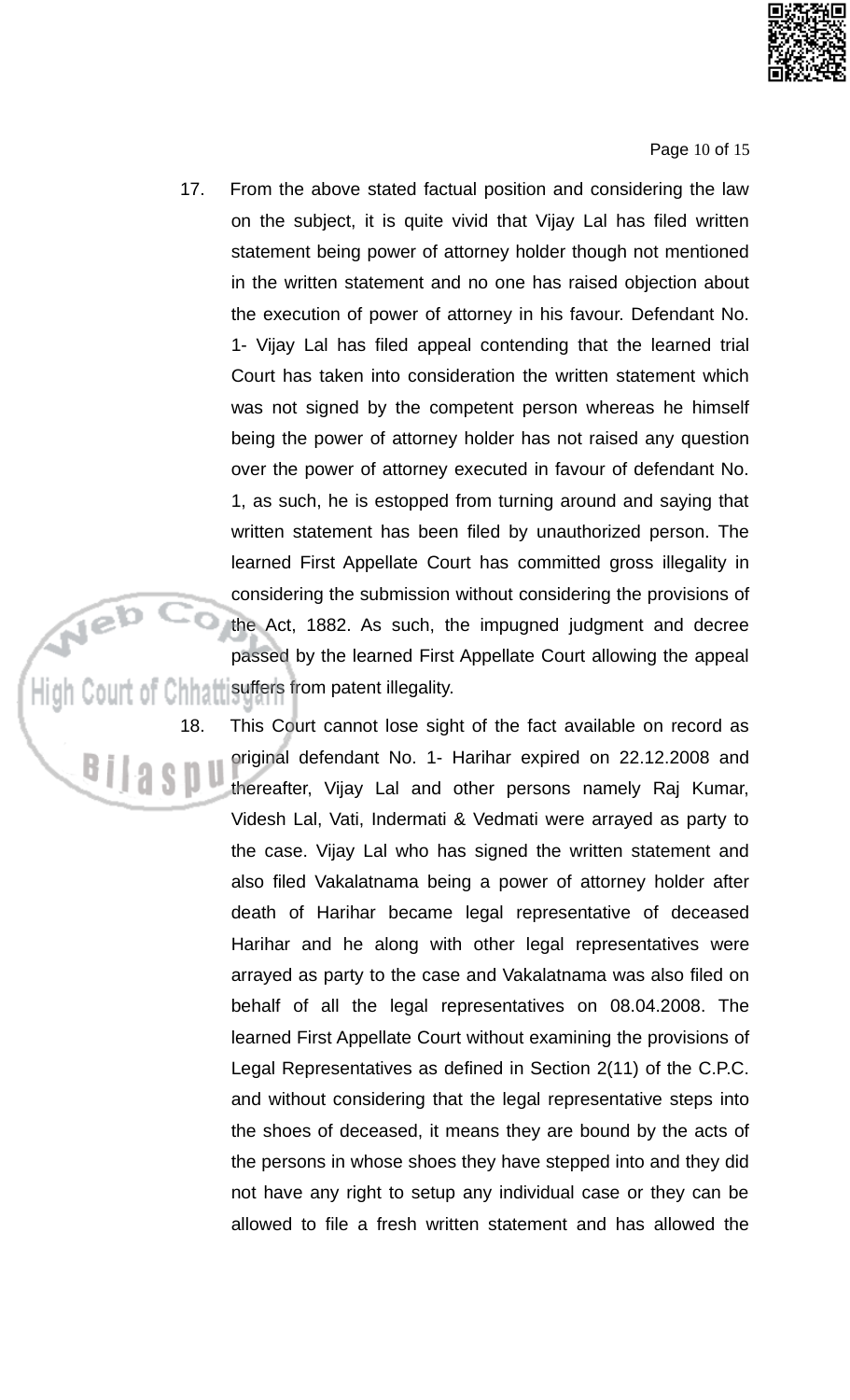

Page 11 of 15

appeal on the count that the learned trial Court has considered the written statement filed by unauthorized person.

19. It has been well settled by the various High Courts that the legal representatives of a deceased defendant can only step into the shoes of the deceased defendant and did not have any right to set up any individual case or to be allowed to file fresh written statement which has already been filed by the defendant. Hon'ble Delhi High Court in Vigro Frozen Foods P. Ltd. Vs. **S.K. Gandhi & another**<sup>3</sup> has held at paragraph 5 as under:-

"5. I agree with the submission of the learned counsel for the plaintiff, as far as the merit of the present application is concerned. It is  $An$ undisputed fact that defendants No.1 & 2 had filed the written statement to the suit. The replication was also filed by the plaintiff and subsequently, the issues were framed. The evidence of the plaintiff is<br>also on record. The defendants have filed their<br>evidence by way of affidavit and cross-examination<br>of DW-1 was also partly recorded. There is no<br>high Court of Chinattisg

deceased defendants. They have no independent right, title or interest dehors the claim of the defendants No.1 & 2. Actually, they have come on record at a later I.A. No.4139/2010 in CS(OS) No.1239/2002 Page No.2 of 3 proceeding and have been impleaded by the plaintiff on the death of defendants No.1 & 2. They have simply stepped into the shoes of the deceased defendants. Hence, they cannot be permitted to set up a new case or to be allowed to file the fresh written statement which has already been filed by defendants No.1 & 2. The application filed by the applicants is highly misconceived and the same is accordingly dismissed."

Hon'ble Allahabad High Court in New Okhla Industrial 20. Development Authority Vs. Pooran Singh & others<sup>4</sup>, has held

at paragraph 12 to 15 as under:-

"12. Definition of the term "Legal Representative" contained in Section 2(11) of Code of Civil Procedure is very wide [See AIR 1949 All 604  $(DB)$ ].

According to the definition, it includes a 13.

<sup>3 (2012) 127</sup> DRJ 339

<sup>4 (2004)</sup> AIR (Allahabad) 218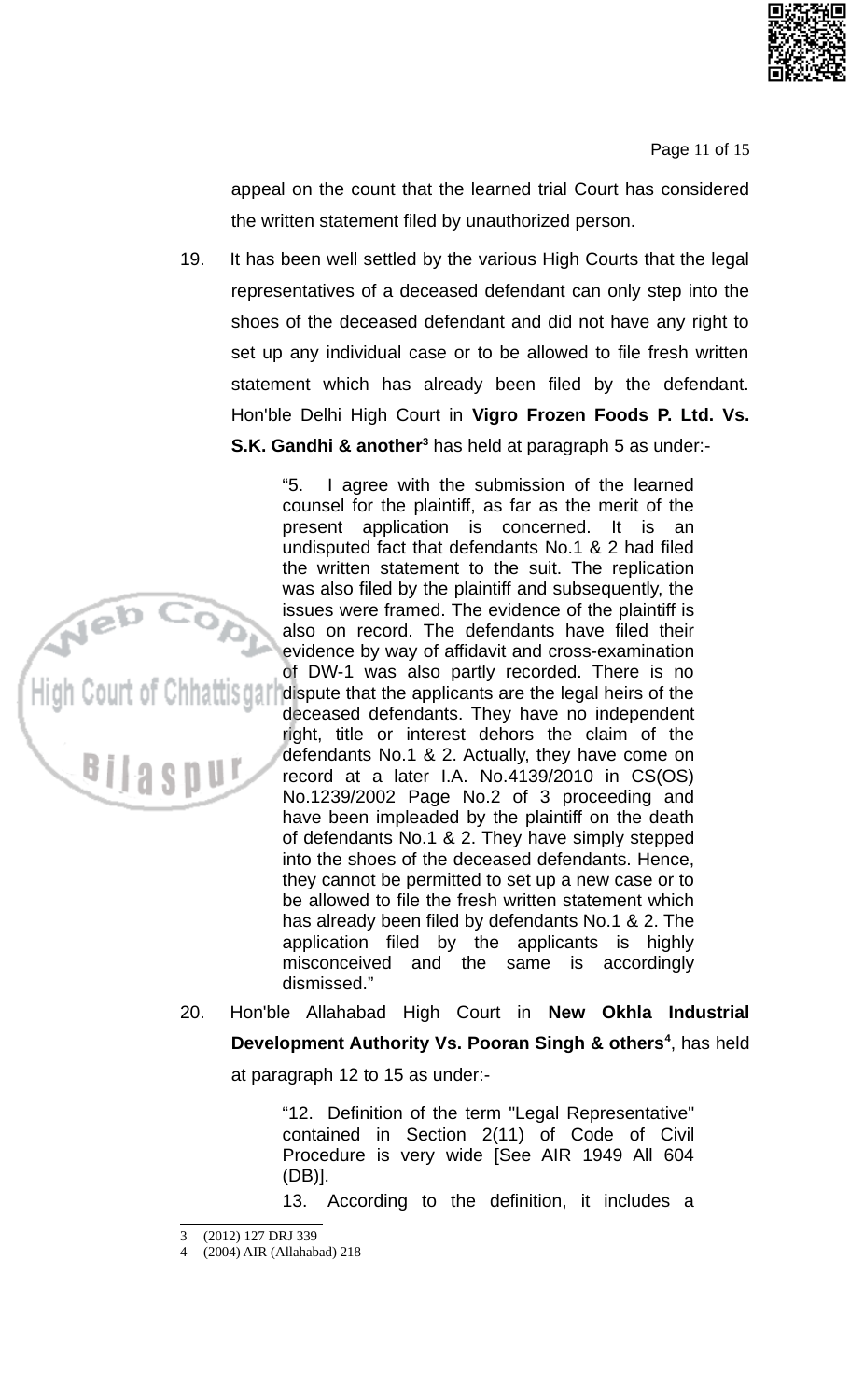

Page 12 of 15

person, who in law represents estate of deceased person. Definition in this Court denotes that those class of persons on whom the status of a representative is fastened by reason of death, whose estate they are held to represent. [See AIR 1929 Oudh 353 (DB)].

14. It is rights and liabilities of the original party that have to be considered and not those of legal representative. All that legal representatives can take up suit at the stage it was left, when original party (so represented by him) died and to continue it likewise that defendant is entitled to raise against a legal representative, any defence other than those, which he could raise against deceased plaintiff.

A 'legal representative' steps into the shoes of 15. an original deceased party, who died during pendency of a proceeding and only represents the estate of the deceased. He is to continue the proceedings as could have done by the deceased. in whose place he is substituted as his 'legal representative'. It is also well settled that legal representative can contest a suit/proceeding only

on the basis of 'cause of action', on which **11 Set 10** suit/proceeding was contested by the deceased party and not beyond it."

> 21. Rajasthan High Court (Jaipur Bench) in Rameshwar Prasad Vs.

Pratap Singh<sup>5</sup>, has held at paragraph 11 to 14 as under:-

"11. A legal representative must proceed wish the litigation from the stage where the death of the plaintiff or defendant had taken place. He is bound by the pleadings of his predecesor in whose place he has been substituted. A legal representative substituted under order 22 Rule 4 C.P.C. cannot set up a new or individual right. He cannot take up a new and inconsistent plea or a plea contrary to the one taken up by the contrary to the one taken up by deceased. He thus stands in the shoes of the deceased plaintiff of defendant as the case may be and must accept the position adopted by his predecessor that is the deceased plaintiff or the deceased defendant.

Bhawani Singh is, therefore, bound by the 12. written statement filed by the deceased Takhat Singh. He cannot be allowed to repudiate the written statement filed by Takhat Singh. In Thavazhi Karnavan v. Sankunni A.I.R 1935 Madras 52, the learned Singh Judge has observed :

<sup>5 (1990)</sup> RRD 257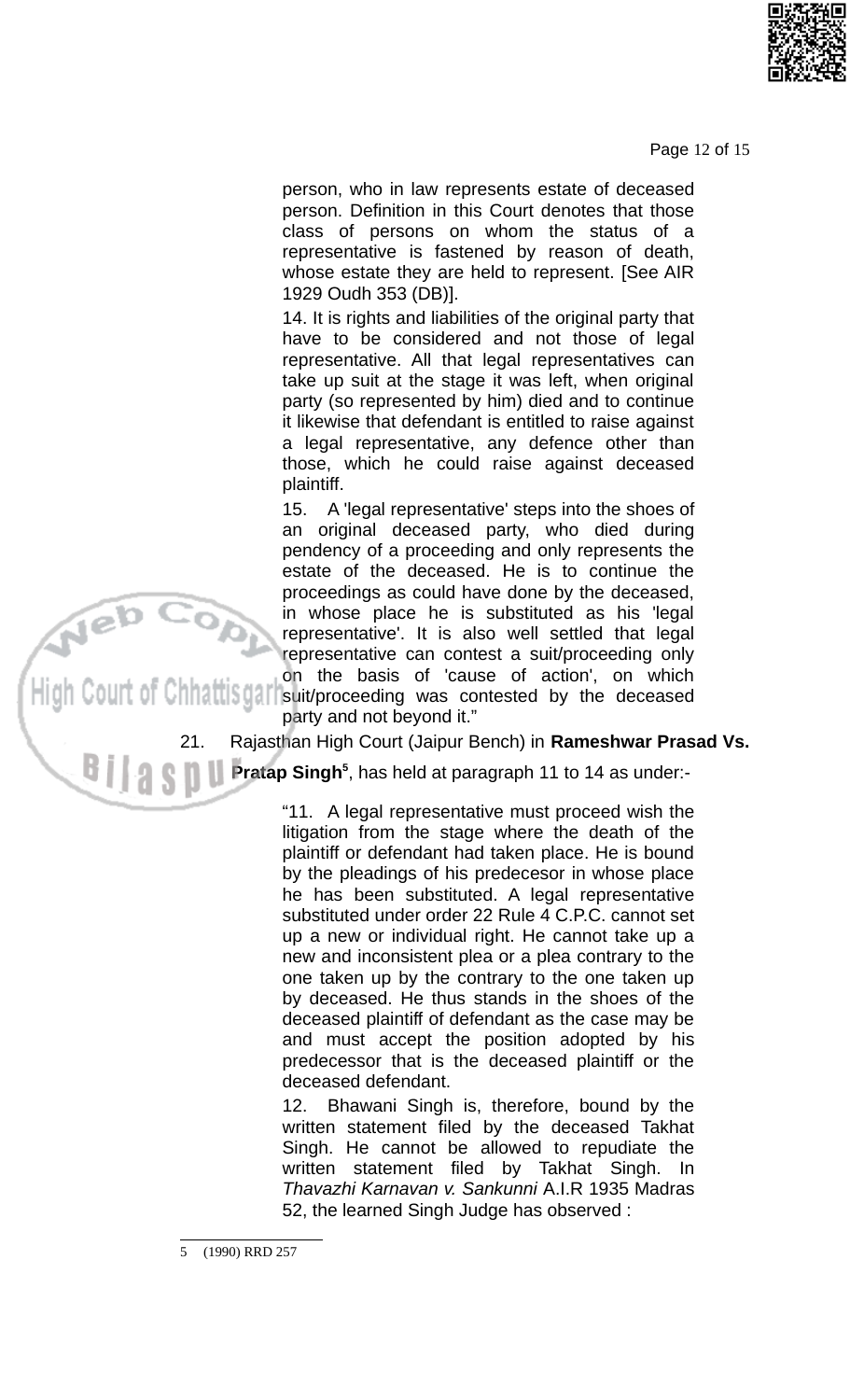Page 13 of 15

"A party who cones into the suit as the legal representative of another party cannot be allowed to depart from or vary or contradict the attitude taken up by the party whose legal representative he is, it is obvious that if he were permitted to do so, it would be impossible to conduct any litigation where legal representatives come in."

13. In Babulal v. Jeshankar A.I.R. 1972 Calcutta 494 the following view has been expressed:

"A legal representative substituted in place of a deceased defendant cannot be permitted to make out a new case afresh in another written statement at this stage. He has to take up the suit at the stage at which it was left when the original party died and to continue it. The only right he has is to make a defence appropriate to his character as a deceased legal representative of the defendant. His case is on a different footing than the addition of a new defendant which is governed by O.1 R.10 (iv). Therefore, only the order for substitution would be served on the substituted defendant and no fresh writ of summons could be issued for service on the substituted defendant."

The substituted defendant Bhawani Singh is, 14. therefore, bound by the written statement filed by Takhat Singh."

Now coming to the facts of the case, it is quite vivid that Vijay Lal was earlier power of attorney holder which was never disputed by the plaintiff also and thereafter, he became legal representative, as such, he stepped into shoes of deceased Harihar, therefore, he cannot turn around and could not take a ground that the learned trial Court has committed illegality in relying upon the written statement by incompetent person. The learned First Appellate Court has not examined the case in light of the facts already brought on record as well as considering the provisions of Section 2(11) of the C.P.C. with regard to the legal representative, thus, committed illegality in setting aside the judgment and decree passed by learned trial Court without examining the evidence, material on record, but on the ground which is not permissible under the law and thus, the judgment and decree passed by the learned First Appellate Court



22.

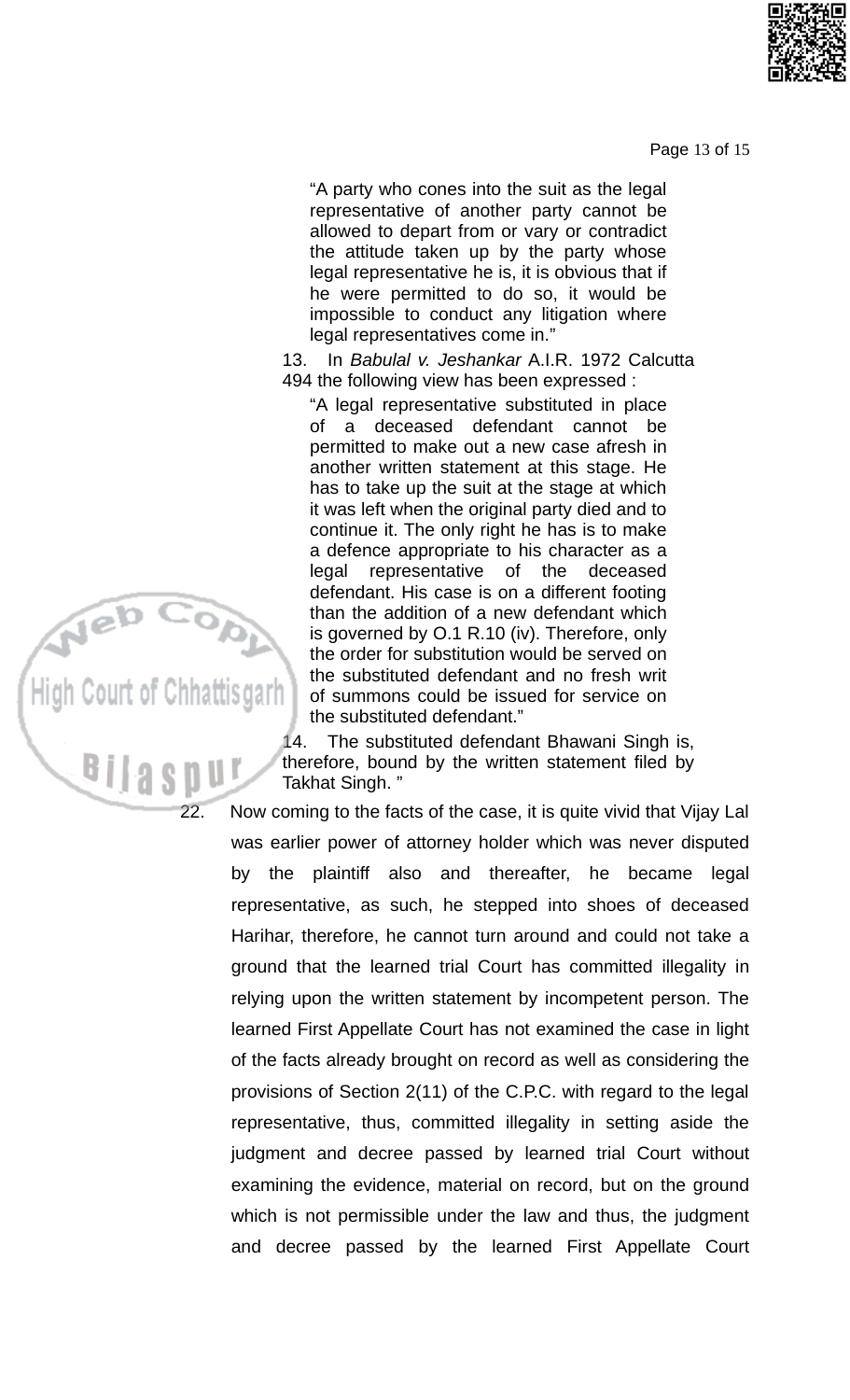

Page 14 of 15

deserves to be set aside and accordingly, it is set aside. Consequently, the matter is remitted back to the First Appellate Court to decide the appeal filed by Vijay Lal and other defendants on merit taking into consideration the defence taken by them in the written statement filed before the trial Court within an outer limit of six months from the date of receipt of copy of the judgment and decree passed by this Court.

- 23. The parties are directed to appear before the learned First Appellate Court i.e. Additional District Judge, Sarangarh, District-Raigarh (C.G.) on 13<sup>th</sup> July, 2022.
- 24. It is made clear that this Court has not commented anything on merits of the case and only examined the substantial question of law framed by this Court with reference to the illegality committed by the learned First Appellate Court.
- 25. Accordingly, the instant second appeal is allowed. No order as to

#### hhattisgari costs. High Court of C

A decree be drawn up accordingly. 26.

> Sd/-(Narendra Kumar Vyas) Judge

Arun

B<sub>I</sub>